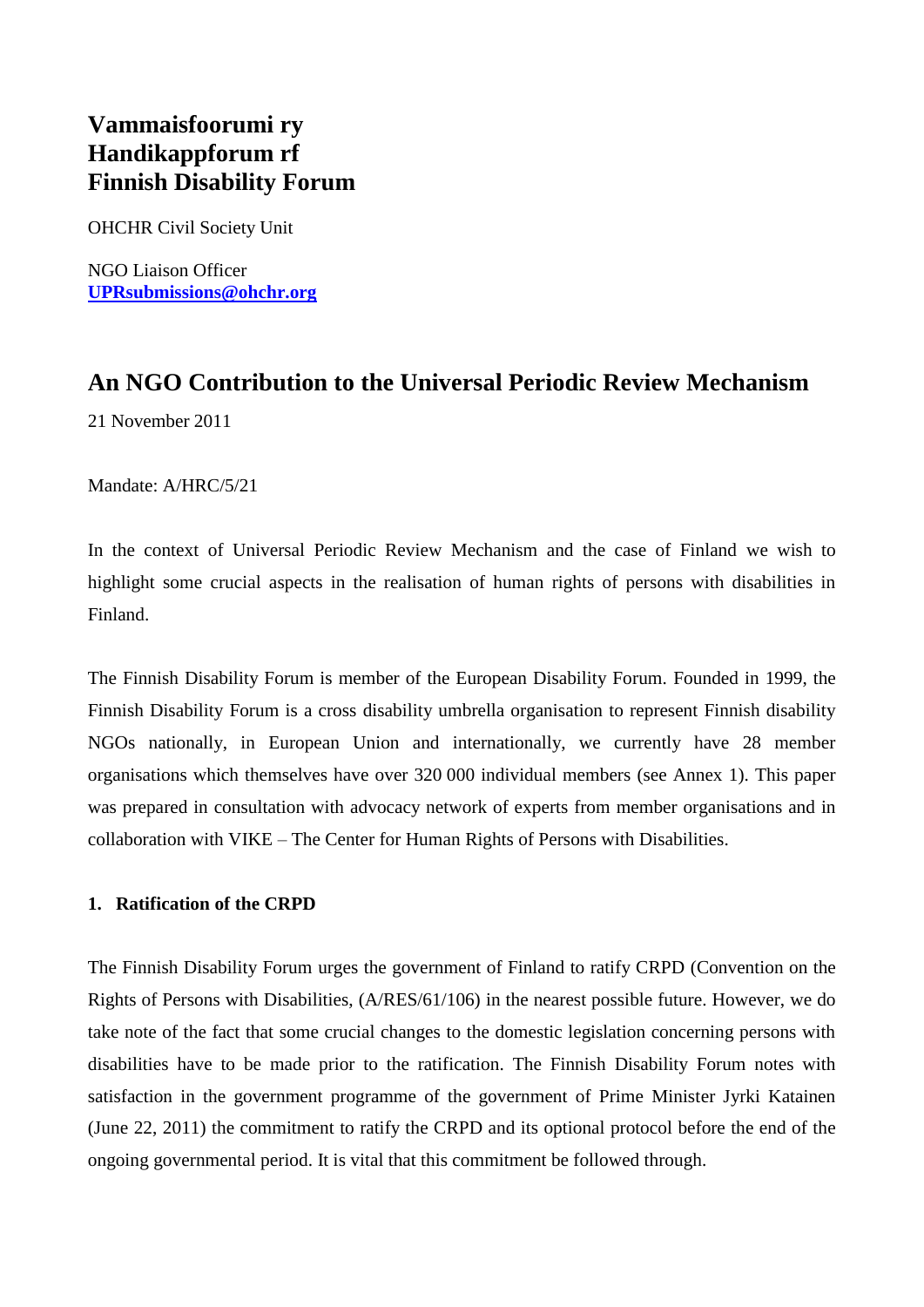As to the necessary changes to current national legislation, Finnish Disability Forum together with VIKE The Center for Human Rights of Persons with Disabilities (Finland) have submitted a paper to the Ministry for Foreign Affairs of Finland (dated 25 September 2007) in which were described shortcomings of the domestic legislation of Finland in relation to CRPD. Changes are being prepared, in particular in relation to client self-determination and its limitations in social welfare and health care; and some have already been introduced to facilitate the changing of municipality of residence for persons with disabilities in need of social welfare or disability services. Notwithstanding, there are a number of areas remaining where the realisation of rights in practice is only an aspiration: equal access to tertiary and vocational training is nominally assured in the legislation, yet for the right to education to be real and effective in practice, the necessary support measures must be provided by education institutions or municipalities responsible for services and assistance for persons with disabilities. In this provision, there are local variations and delays. For example, only one of every thousand students in universities and polytechnics is a student with disability. There are fewer students with disabilities in higher education than their proportion of the age cohort. This reflects the barriers that remain despite the many projects that aim to further access of persons with disabilities to higher education.

The Finnish Disability Forum, would like to point out that the general obligations of CRPD would also need to be fully taken into consideration, including for example the realisation of nondiscrimination and equality. While ratifying CRPD a decision will have to be made on how strongly these general obligations will be taken into consideration. This is particularly true in relation to the scope of equality and non-discrimination provisions; these have far reaching effects on the future of the legislation and consequently on the situation of persons with disabilities. The ratification of CRPD offers an opportunity to further improve and strengthen not only the legislative framework of non-discrimination and equality on the grounds of disability but also to make rights a reality through effective implementation of active policies and thus adopt a more proactive human rights based approach to disability. The choice to fully utilise the potential of the CRPD for proactive promotion of full participation in society and full equality of persons with disabilitites is a necessary one for a States Party that is committed to promotion of human rights.

One element of an effective implementation is the full participation and active involvement of disability NGOs in the promotion, protection and monitoring of the human rights treaty framework. It is essential that the new monitoring framework, including the focal point and co-ordination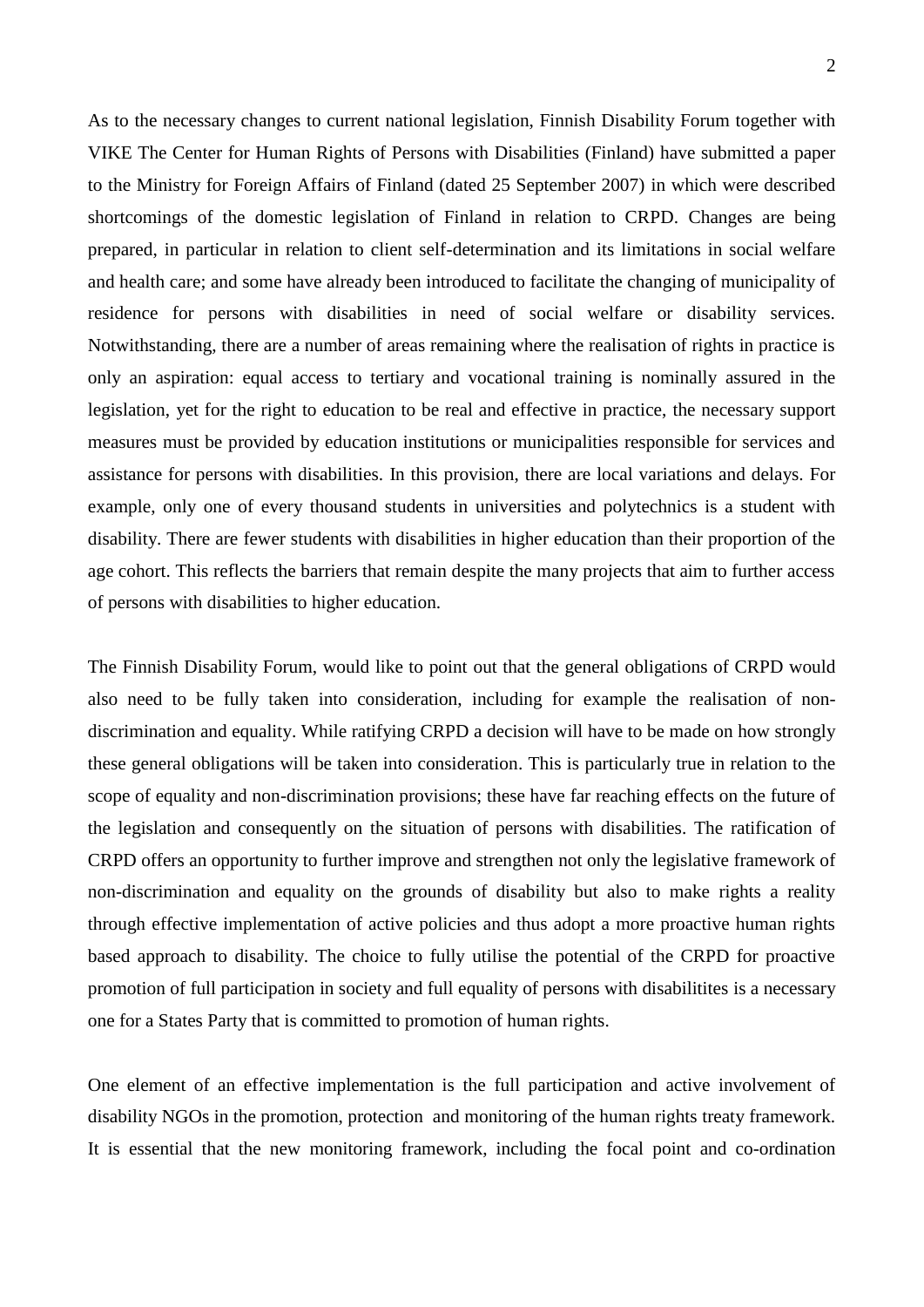mechanisms, and independent mechanisms do include full and effective representation of persons with disability and their representative organisations, in accordance with CRPD 33 (2) and (3).

#### **Deficiences in the Non-Discrimination Legislation**

The domestic legislation concerning equality is currently spread over a number of provisions, which leads it to be somewhat incoherent in nature and very difficult to grasp for the citizens. The combined implementation of two pieces of European Union legislation, ie the Framework Employment Directive 78/2000/EC and the Race Directive 43/2000/EC by the drafting of the Non-Discrimation Act (21/2004) led to an unequal situation: the scope of application and legal remedies are much more comprehensive in case of discrimination based on ethnic discrimination than that of other grounds. This state of affairs can not be considered as being consistent with the principle of equality and the norms regulating it. The Finnish Non-Discrimination Act is discriminating in itself, as it provides different treatment in terms of different grounds of discrimination – without acceptable justification for this distinction.

While the Non-Discrimination Act does acknowledge the denial of reasonable accommodation as a form of indirect discrimination, the positive potential of this provision is in the main lost due to shortcomings in the way this Act is to be monitored. Monitoring mechanisms are very weak and their personnel do not have relevant expertise in disability issues. As regards cases of discrimination concerning, inter alia, providing services and health care, disability cases fall outside the scope of application. In addition, the article on compensation (art. 9) is written in such an obsure manner that has given rise to conflicting interpretations among legal scholars.

When persons with disabilities face discrimination on the ground of their disability or even on other prohibited grounds, they have no access to effective legal safeguards. The possibility of taking a case to court as a civil lawsuit remains illusory for most persons with disability – considering, for example, the risk of having to cover costs of both parties in case of loss, and the overall imbalance of the parties. In other words, it seems that even if Finland has some legislation on nondiscrimination, it is not enough to protect persons with disabilities from discrimination even in those cases where the act of discrimination is uncontestable.

To address the current gaps in protection and remedies against discrimination on the ground of disability, the Finnish Disability Forum considers it important that the deficiencies within the Non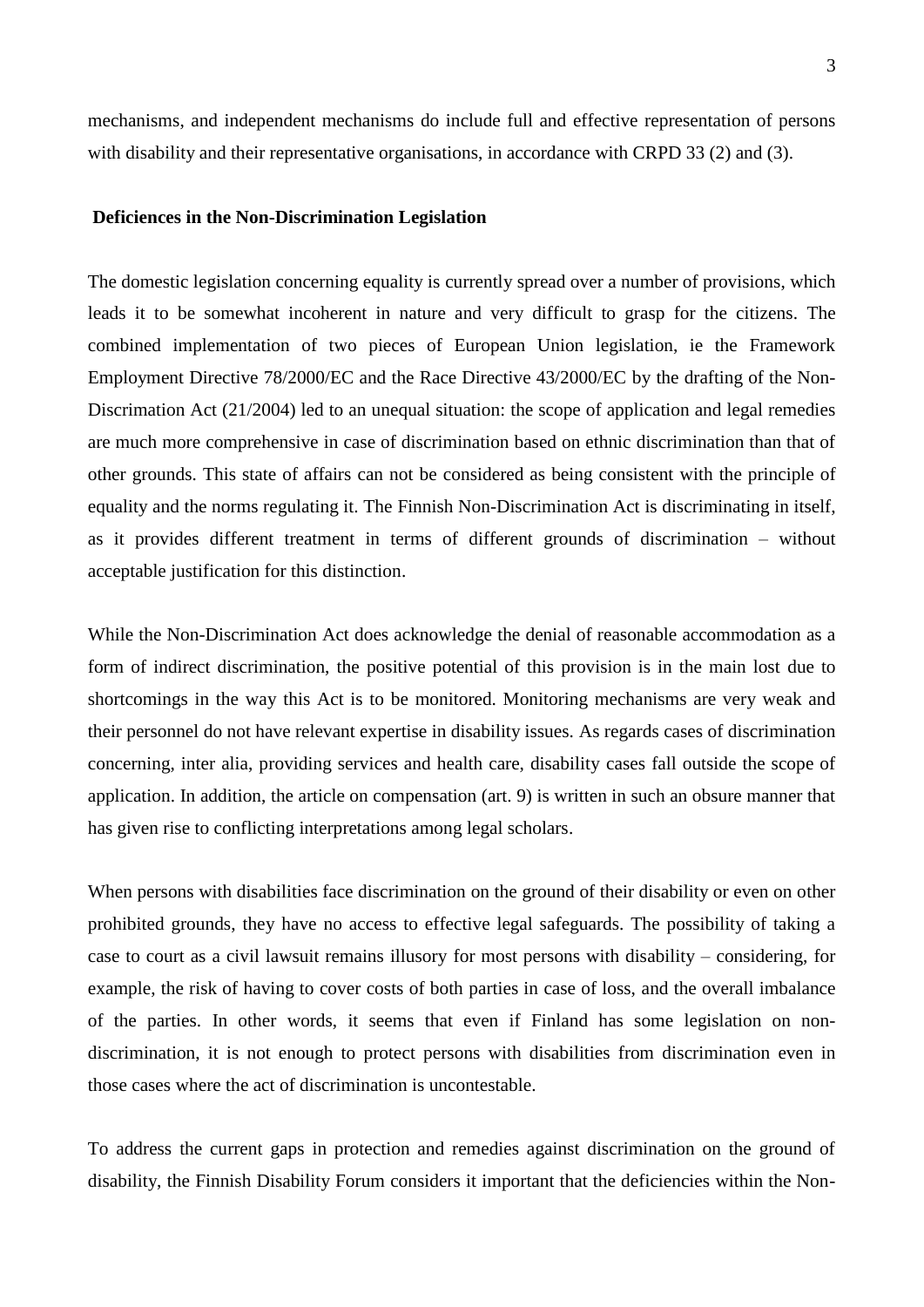Discrimination Act be corrected. A working group under Ministry of Employment and the Economy is currently drafting a new proposal, but it is vital that the inherent flaws of the current Act be remedied properly. As of now, the situation remains most unsatisfactory, with no effective monitoring, sanctions or remedies available to victims of disability discrimination in areas other than employment and education. As regards employment and education, there is very little disability awareness among authorities and employers and the monitoring of employment discrimination is centered on issues other than disability, especially ethnic minorities and human trafficking.

There is also need for establishment of an independent body whose mandate would also include capacity to intervene to cases of discrimination of persons with disabilities in all different spheres of life. The body's mandate should also include counseling, supporting persons in legal proceedings, awareness-raising, research, implementation of non-discrimination legislation and also mandate to mediate. We welcome the establishment of a national human rights institute, which is exepcted to become operational in the course of 2012. We remain concerned of the very limited human and operational resources awarded to the institute – particularly in view of its mandate. This is why we remain convinced that the disability specific expertise within such a generalized body must be strengthened.

#### **3. Lack of Inspection in Institutional Settings and Use of Coercive Measures**

After a number of incidents of manslaughter and maltreatment in institutions an extensive discussion has again taken place in the media over the circumstances on the institutional setting in which persons with disabilities reside. The cases that resulted in vulnerable residents dying in institutions have further accelerated the discussion. In consequence, the shortcomings of the legislation, in particular regarding the inspection systems and the practises relating to the enforcement of such legislation.

The general bodies that execute judicial monitoring of institutions do not have resources or the expertise to monitor institutions in which persons with disabilities reside. In Finland, there is currently no special body to monitor these institutions. Especially the situation of persons with intellectual disabilities is highly fragile because of the magnitude of institutional living settings in Finland.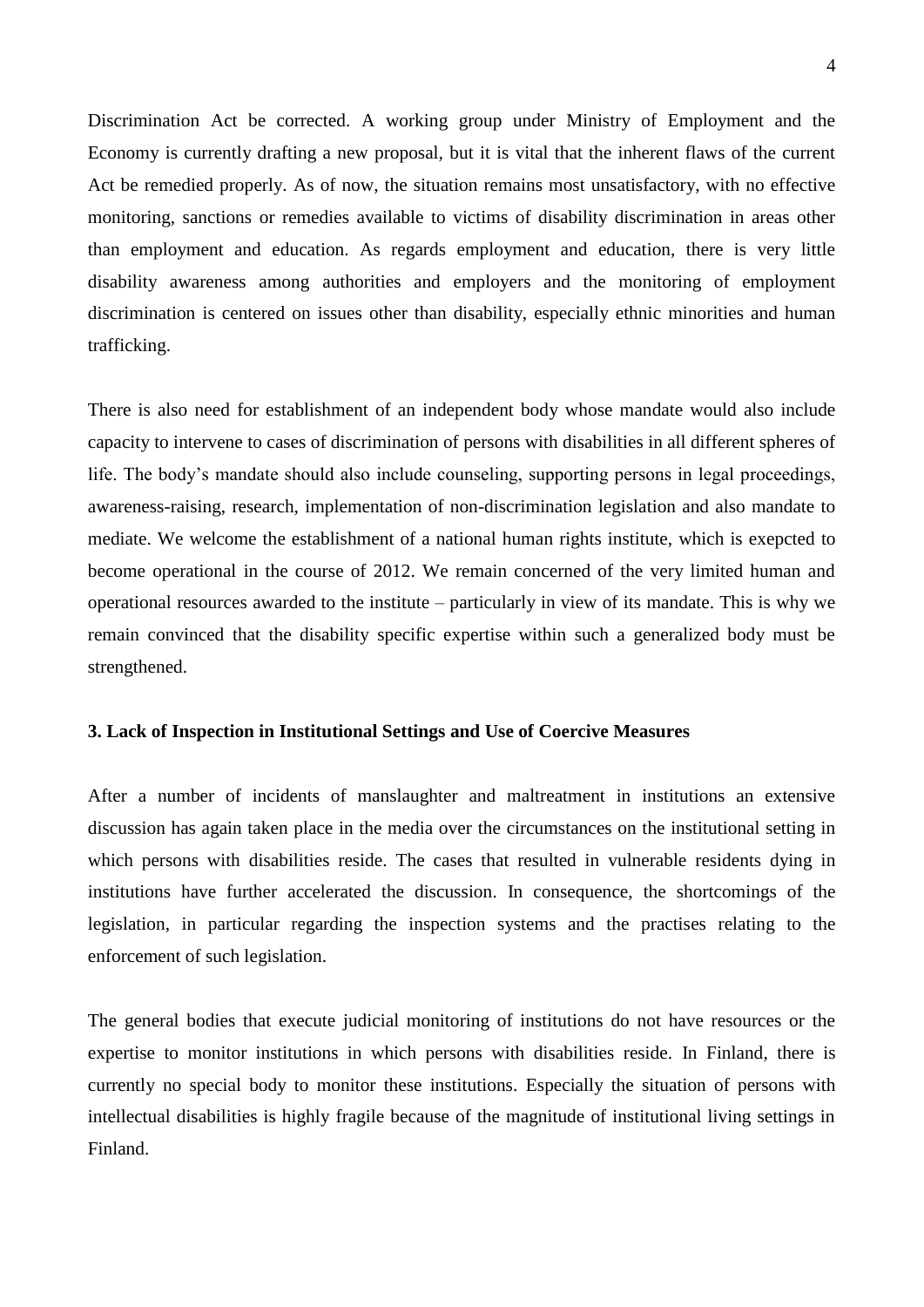Also the legal monitoring of the use of measures against the will of the individual, such as use of isolation or constraints for disciplinary purposes in residential institutions, remains weak in its powers and resources. The culture of using such disciplinary or constraining measures is very secretive in character; this leads to no confidence on the legitimacy of the use of coercive measures. Many disability organisations receive constantly information on cases where misuse of such measures is to be suspected to have taken place. The legislation on the use of coercive measures is quite old, especially in the case of persons with intellectual disabilities (1977); instead of restricting or minimising the use of such measures, this legislation is mandating their use. The legislation also varies – there are different pieces of legislation concerning different disability groups with variable measures.

In this context, the Finnish Disability Forum would like to note a positive development: currently a ministerial working group is drafting proposal to modernise the provisions concerning involuntary measures in social services and health care. The working group is expected to finalise a proposal for a government Bill by end of 2012.

#### **4. Right to Choose Place of Residence**

The Municipality of Residence Act (201/1994) has been changed to improve the situation of persons with disabilities and give them equal rights to change their place of residence. In practice, however, the changes only obligate municipalities to draft a service plan for the person planning to move; this service plan is non-binding on the municipality and does not create justiciable decision for the person. In practice, persons with disabilities are obliged to live where the local government is willing to provide the necessary services. For example, a person with a disability may be pressured to live in an institution even in case it would be possible for her to live in a place of her own choosing, with the appropriate personal assistance, and this would be her own preference. In situations such as these, the personal preferences of the person may be set aside.

#### **5. Assistance of the Persons with Disabilities in greater need of support**

The Services and Assistance for the Disabled Act (380/1987) was significantly amended in 2008. The amendments came into effect from 1 September 2009, entitling personal assistance to persons with severe disability, persons who due to a long-term progressive disability or illness, necessarily and continuously need assistance of another person for activities of daily life. This need for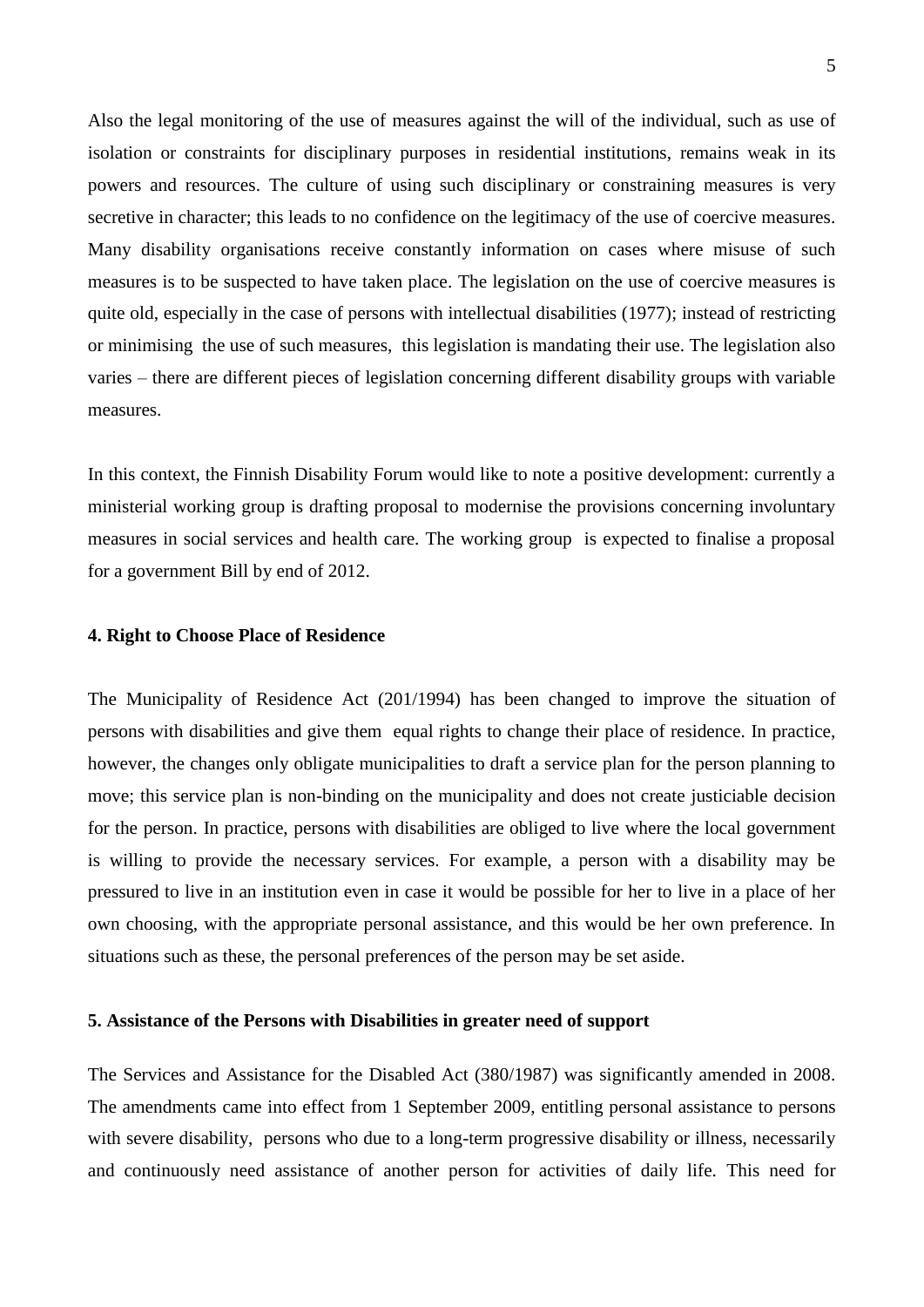assistance shall not be primarily due to illnesses or limitations in functioning that are related to ageing. A second requirement is that the person must be able to define the contents and the delivery method of the personal assistance. In case the person needs assistance for care, medical treatment or for behaviour monitoring, these needs must be met with services other than personal assistance.

Personal assistance shall be organised for purposes of activities of daily life, of work and study to the extent that the person with severe disability necessarily needs. For hobby activities, participation in community and in social life, the assistance is limited to a minimum of 10 hrs per month, from beginning of 2011, the minimum level will be 30 hrs per month.

There are also procedural reforms meant to strengthen the access to services: when the client contacts the services, his or her service needs must be examined promptly. The examination must begin within 7 business days from the client's first contact. A services plan which outlines the services provided for the client must be drawn up without undue delay, and decisions regarding award of services have to be made within 3 months of when application was first submitted. It is important to note that municipalities can no longer refuse personal assistance to those persons who meet criteria set down in the act.

In practice, however, the implementation still remains uneven across municipalities. The financial and budgetary pressures on municipal social services have led to deficient implementation in some places. Particularly, persons with developmental disabilities have been removed from the personal assistance system on the grounds of their presumed inability to define the contents and the delivery method of personal assistance.

#### **6. Inaccessible Housing and Built Environment**

The legislation concerning renovation of old buildings to be accessible is rather good in Finland but the practice fails in enhancing the legislation in an effective way. The reality shows that people can not live in a normal living environment because the supply of accessible apartments is very limited.

Also, the process of deinstitutionalisaton that is promoted via Government Programme of Housing for Persons with Intellectual Disabilities. The building of community housing is marred by the Not In My Backyard or NIMBY phenomenon, recently mediatized in Turku, where residents waged a campaign against a planned new group home for disabled persons, citing the loss of their property value due to proximity of persons with intellectual disabilities.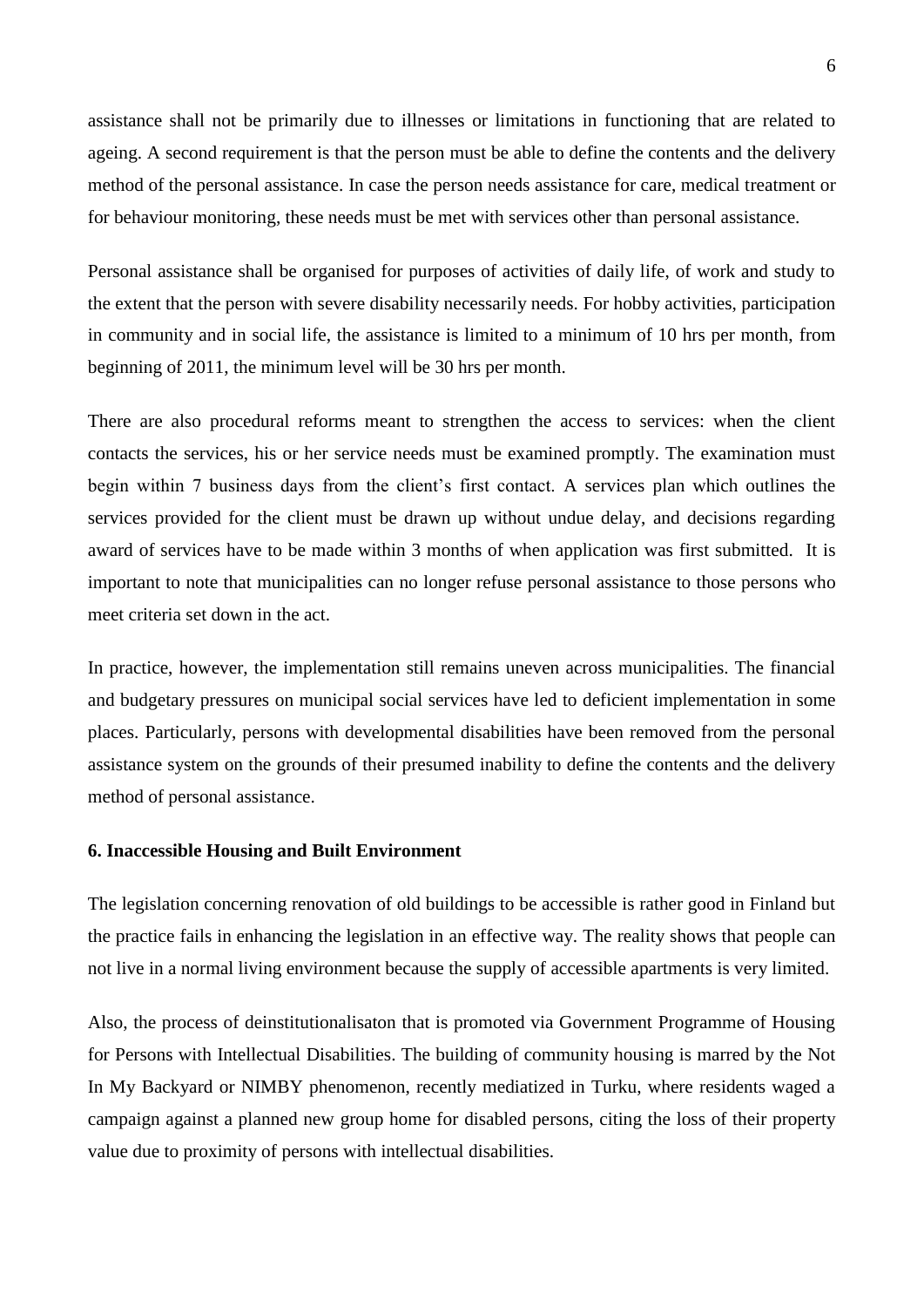#### **7. VAMPO – Finland's Disability Policy Programme (2010-2015)**

A specific Government Disability Policy Programme outlining the most important measures to be undertaken in the field of disability policy was published on 26 August, 2010. The work started in September 2008 and was completed in March 2010. The most important documents on which the work is based are the first Government Report on Disability Policy (2006) and the United Nations Convention on the Rights of Persons with Disabilities and the Optional Protocol. Finland signed both the Convention and the Optional Protocol in 2007. The strategic work areas include:

- Independent living (housing, movement, communication and access to information, use of services)
- Social action, involvement, inclusion (civil rights, legal capacity, measures against a person's own will)
- Building
- Transport
- Education (studies, life-long learning)
- Work (finding employment, doing work, reasonable income)
- Health
- Rehabilitation, social protection
- Safety, integrity
- Culture (leisure, physical activity, art)
- Other (international cooperation, statistics and information collection)

Under the 14 content areas, 122 measures are outlined, developing all the relevant policy sectors from the perspective of the rights, freedoms and equal opportunities of persons with disabilities. With regard to each measure, the following has been examined: administrative sector responsible for implementation, timetables, financial needs, obligations an indicator by which the implementation of the measure is followed.

Sources: National Council on Disability in Finland, VANE, www.vane.to/vampo\_yleis\_eng.html Ministry of Social Affairs and Health [www.stm.fi.](http://www.stm.fi/)

It should be noted that a majority of the measures should need to be implemented without any additional resources. But it can be highlighted as a recent major policy document. Its actual implementation and effectiveness can only be evaluated over time. At present, we can only state that in the process of preparation of Disability Policy Programme, disability NGOs were actively involved and participated fully.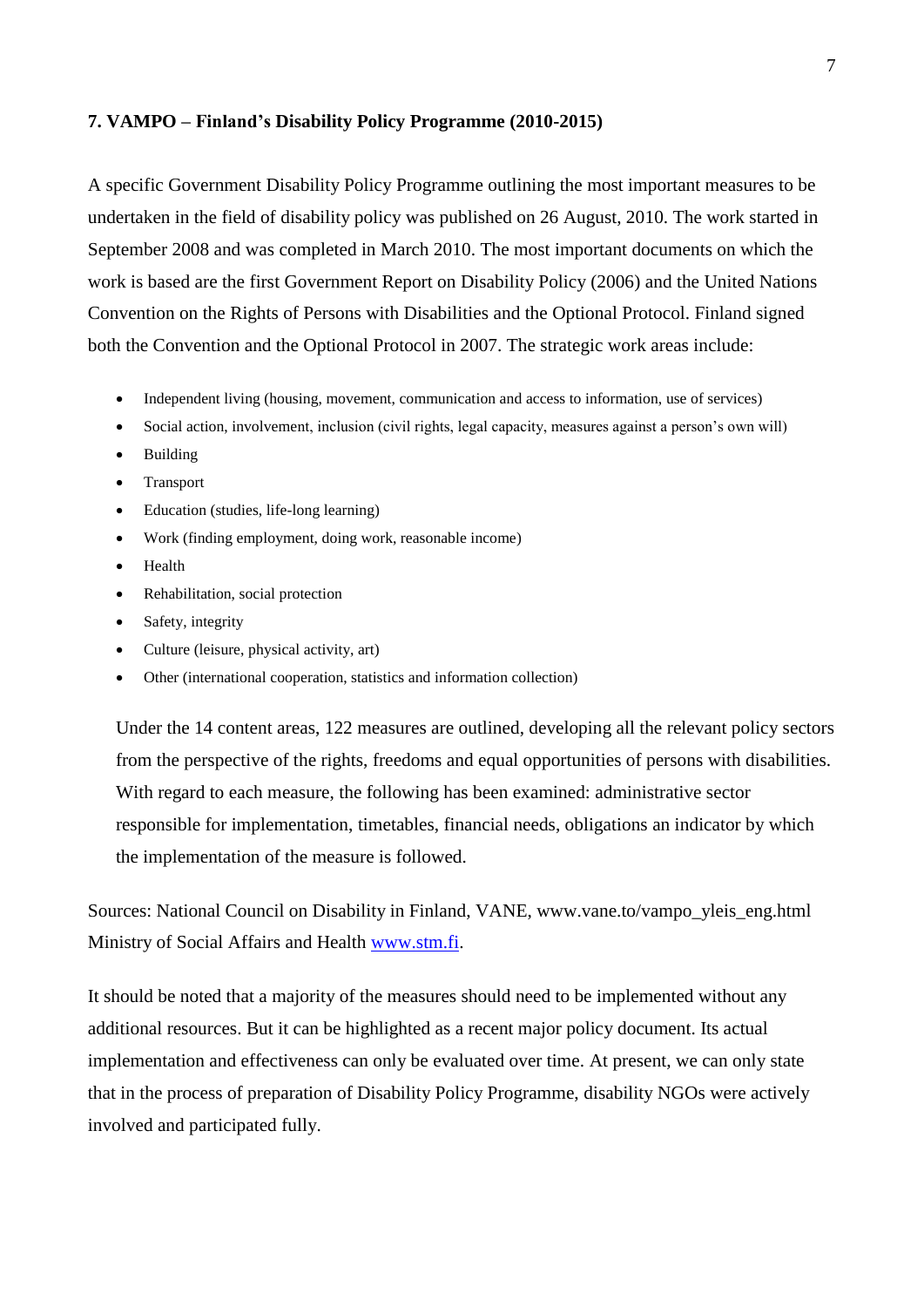#### **8. Need for disability specific data and statistics**

The Finnish Disability Forum would wish to highlight the need for a more extensive and systematic data collection and research on the situation of persons with disabilities in Finland, in particular their socio-economic status and living conditions. The data collection should be systematic in nature, and disaggregated on the basis of gender; there is very little gender specifc information on the status of disabled women and girl children in Finland. The need to have baseline information and an extensive overview of the situation of all persons with disabilities, young and old, men and women, also persons with disabilities from minority backgrounds, underlines the urgency for disability research.

As a positive development, we would like to draw attention to the successful collection of funds among disability NGOs and service providers to donate a chair in disability studies to the University of Helsinki. The new chair – yet to be nominated - will provide for a fixed period of 4 years, a new resource for furthering of disability studies. We would emphasise that the maintenance of such resources should not be dependent on civil society alone.

Collection of data and statistics on disability-specific issues is the duty of government, this duty should not be left unfulfilled on the basis of financial constraints. There are several organisations, including Kela – Social Insurance Institution and the National Institute on Health and Welfare, whose mandates should be strengthened in this area. As a general remark, we would underline the very limited resources for disability related issues within the ministries and the National Institute on Health and Welfare. We are able and willing to assist the very limited number of disability experts in the ministries, such a dialogue and exchange of information is essential for full participation in matters concerning us. However, more experts are needed, to cover the range of substantive issues covered by the CRPD.

In conclusion, it could be said that the positive changes are undermined by late or unequal implementation of those positive measures. On the policy document level, we have a brand new Disability Policy Programme. We have the promise of a ratification of CRPD, accompanied by legislative changes to remove discriminatory practices. However, steps in the positive directions are small, and we witness a re-emergence of negative attitudes which highlights the need for further awareness-raising campaigns, particularly in support of victims of disability discrimination.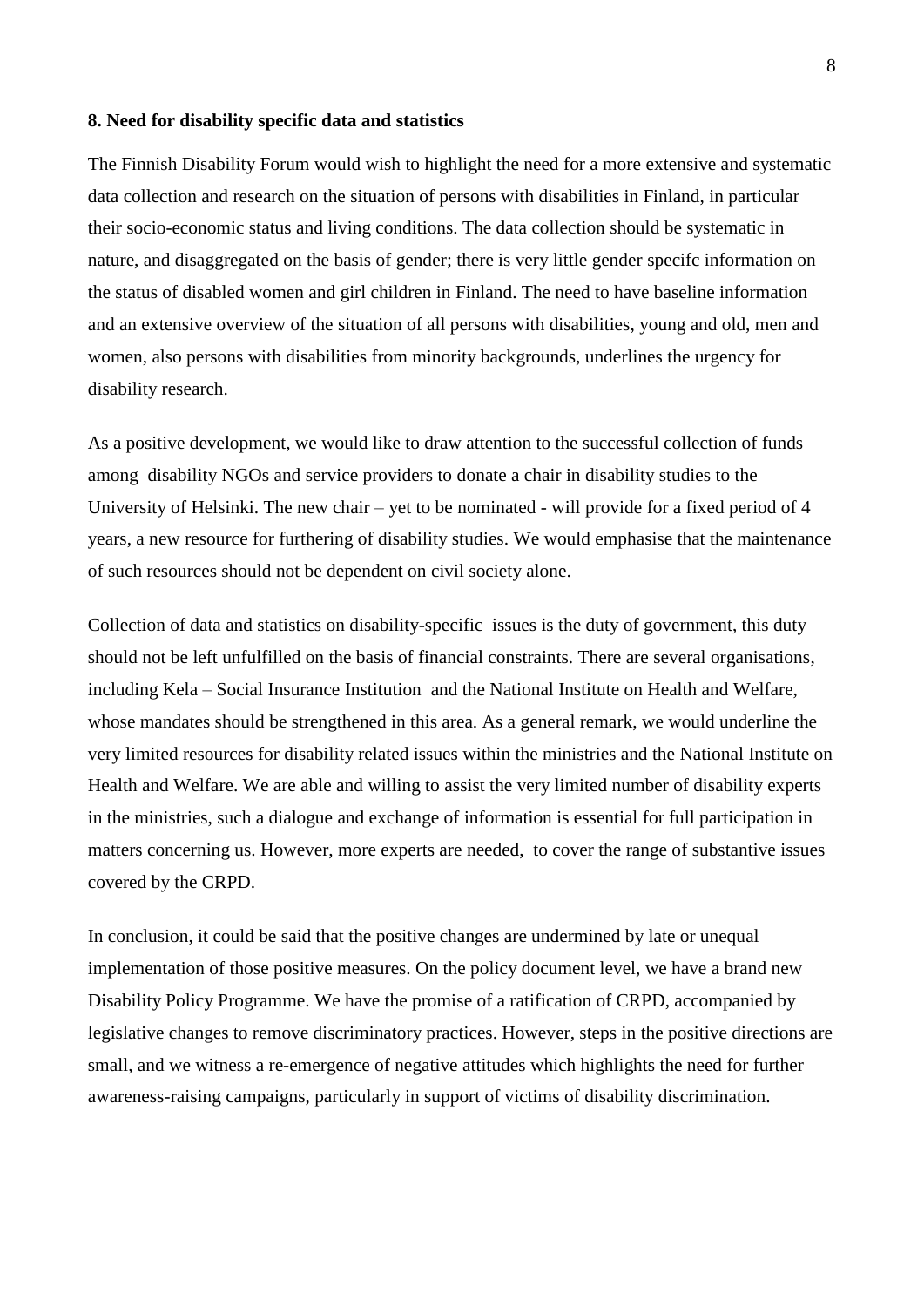### **9. Recommendations**

1) Ratification and effective implementation of CRPD with full participation and active involvement of representative disability NGOs in the promotion, protection and monitoring of the human rights treaty framework.

2)The new monitoring framework, including the focal point and co-ordination mechanisms, and independent mechanisms need to include full and effective representation of persons with disability and their representative organisations, in accordance with CRPD 33 (2) and (3).

3) The need for a more extensive and systematic data collection and research on the situation of persons with disabilities in Finland, in particular their socio-economic status and living conditions. The data collection should be systematic in nature, and disaggregated on the basis of gender.

4) The need to further improve and strengthen the legislative framework of non-discrimination and equality on the grounds of disability. To make rights a reality through effective implementation of active policies, to adopt a more proactive human rights based approach to disability.

5) The mainstreaming of disability perspective in other human rights policy areas needs to be continued, and strengthened in line with the positive example in the area of the development policy of Finland, where disability NGOs play an active role.

6) The need to further improve human resources in the ministries and other public bodies, to strengthen disability related expertise across the administration.

### **For further information, please contact:**

Ms Pirkko Mahlamäki secretary general, Finnish Disability Forum Email [pirkko.mahlamaki@nkl.fi,](mailto:pirkko.mahlamaki@nkl.fi) info@vammaisfoorumi.fi Visiting address: Marjaniementie 74, Itäkeskus, 00930 Helsinki Mailing address PL 30, FIN-00030 IIRIS GSM +358-44-567 9077 (work) fax +358-9-3960 4345